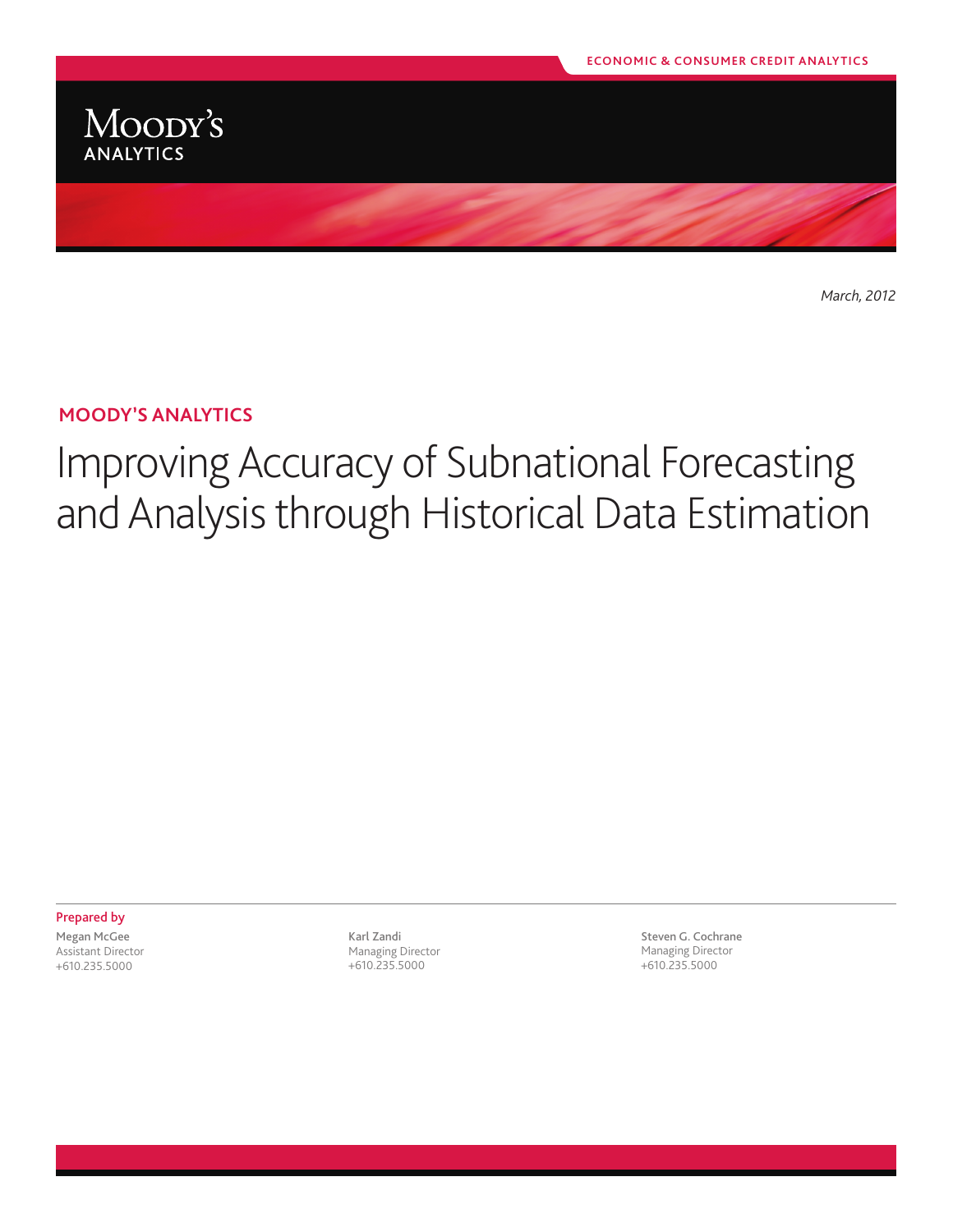# Improving Accuracy of Subnational Forecasting and Analysis through Historical Data Estimation

By Megan McGee, Karl Zandi and Steven g. cochrane

ecision-makers in industries such as real estate, utilities, retail trade, and consumer banking whose businesses are sensitive to local economic conditions have a fundamental need to understand subnational economies. But obtaining high quality historical data for subnational areas, the raw material of regional forecasting and analysis, presents challenges that are far greater than obtaining national-level data. Overcoming these obstacles is vital for timely identification of economic turning points, accurate forecasting, and robust model-building that businesses rely on for strategic planning and risk management.

Subnational data from public sources, if available, are difficult to convert to a usable form because of reporting lags, annual periodicity, definitional differences across nations, changing geographic boundaries, and industrial classification revisions. Attempts by public source aggregators such as Eurostat to create homogenized subnational datasets have failed to address the fundamental problems of highly lagged, low-frequency data with major series breaks. However, data estimation techniques overcome these challenges to create long, clean, quarterly historical time series that are extended years closer to the present day to represent current trends.

Through more than 20 years of experience specializing in subnational data, forecasting and analysis, Moody's Analytics has developed the techniques and infrastructure to deliver the most current and highest-frequency historical estimates of economic indicators for provinces, states, metropolitan areas and administrative districts worldwide. These estimates provide the most current information on subnational economies globally and are the foundation of our regional forecasts and analysis.

#### **Case Study: German Employment**

Germany provides an excellent case study of how Moody's Analytics adds value

to subnational historical data. Employment data in Germany present the full spectrum of obstacles to creating a consistent national and subnational dataset. These obstacles include:

- » Multiple data sources reporting differing definitions of national employment
- » Inconsistency between the national and subnational data
- » Frequent changes in subnational geographic definitions with no officially provided revisions to prior data
- » Highly lagged historical data
- » Varying update frequencies and periodicities of the data

Moody's Analytics begins creating a consistent national and subnational dataset by researching all available national data sources and surveys. For Germany, this revealed multiple sources reporting data using either a "resident" or "domestic" concept of employment. The resident concept is employment by place of residence, while the domestic concept is employment by place of work. Nonresidents working in Germany and residents of Germany working abroad account for the difference between these concepts.

Within these two broad concepts, reported employment figures differ among Eurostat, the Federal Statistical Office of

Germany (FSO); the Federal Employment Agency of Germany (FEA); and Deutsche Bundesbank, Statistics Department (DBB), among other sources. Moody's Analytics selected the broadest definition of employment used by these sources—national accounts employment. The employment accounts integrate approximately 50 statistics obtained through different reporting channels. These statistics include employees subject to social insurance contributions and marginal part-time workers as compiled by the FEA; public service personnel statistics; results of the micro census; and other information from various institutions, such as monthly reports from the Federal Ministry of Defense on the number of soldiers.

The employment accounts are released monthly, quarterly, and as annual averages by the FSO. The high-frequency monthly figure is released about 30 days after the end of the reference period by the FSO, and DBB seasonally adjusts this series prior to publishing. Moody's Analytics uses the monthly figures released by DBB as the benchmark series for the German employment estimates.

The monthly figures meet the need for high-frequency, up-to-date information, but lack the breadth of the quarterly and annual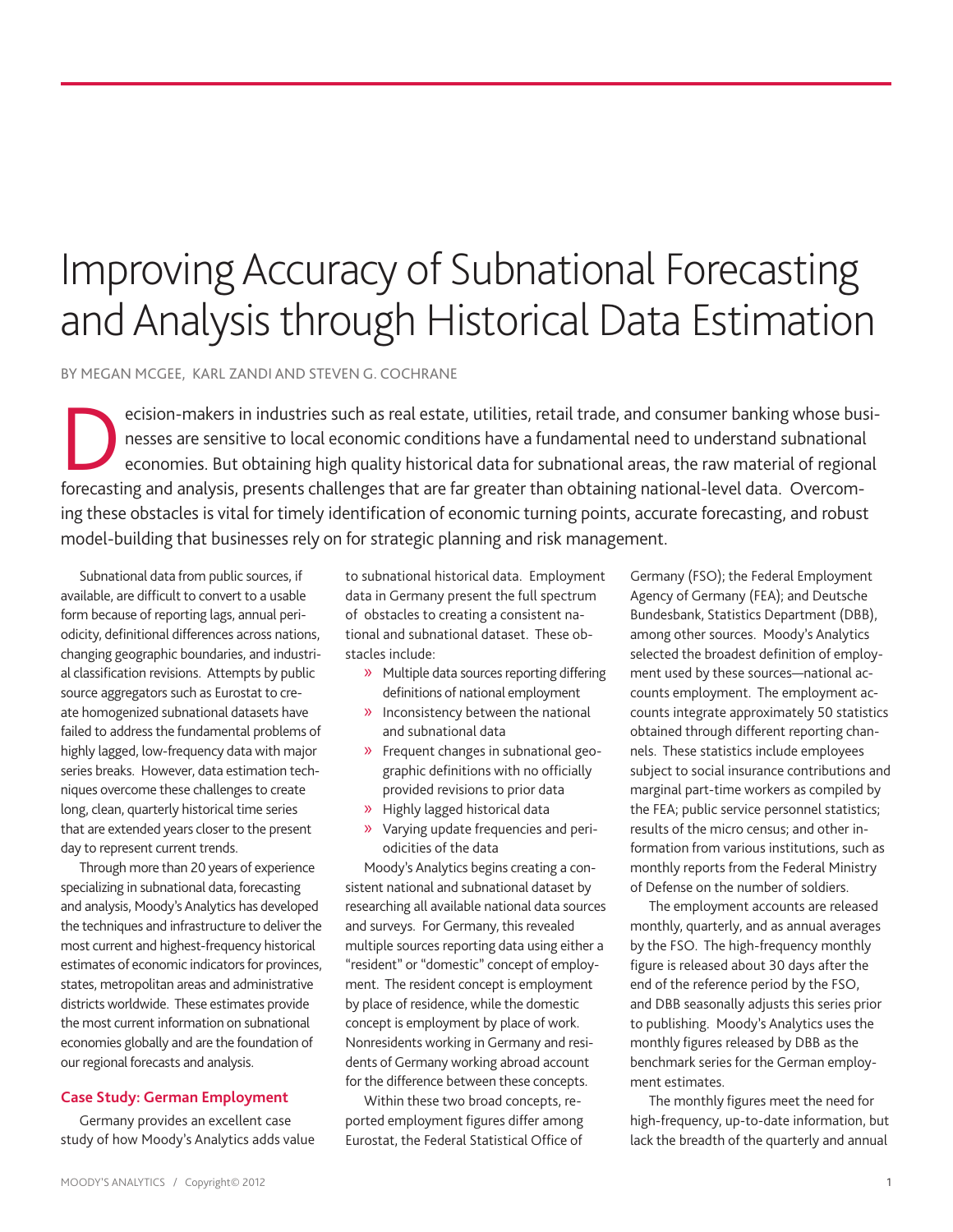### **Flow Chart: Sub-national Historical Data Estimation Process**

**Collect data from national and local sources**

**Select the most commonly used and highest frequency national series for a benchmark**

**Correct inconsistencies caused by geographic, industrial, and collectionrelated reclassifications**

**Estimate quarterly, seasonally adjusted time series that align with the national benchmark**

sent approximately 80% of employment in Germany and are therefore a good proxy for

The FEA surveys are reported quarterly, without seasonal adjustment. Moody's Analytics seasonally adjusts them and applies their quarterly pattern to the annual employment accounts subnationally to produce higher frequency estimates. Moody's Analytics then uses their quarterly growth rates to extend the series through the latest

Moody's Analytics creates consistency between the national and subnational employment estimates by squeezing subnational areas using a top-down approach. This ensures that subnational geographies aggregate correctly to national. The topdown squeeze is applied first to the states to **1** aggregate to the national level, then the re-

overall employment.

quarter of FEA data.

figures. Therefore, the monthly figures are adjusted by FSO several times to coincide with the more accurate quarterly and annual figures. Additionally, benchmark revisions are performed as part of the national accounts every several years, the most recent in April 2005.

#### **Consistent Subnational Geography**

After selecting the highest frequency and broadest concept available for the benchmark series nationally, Moody's Analytics begins researching the geographies and data availability subnationally. For Germany, this research revealed regular geographic redefinitions and low-frequency, highly-lagged subnational datasets.

Under the Nomenclature of Territorial Units for Statistics (NUTS), districts in the states of Germany known as Kreise, or NUTS 3, are regularly revised. Most sources, including Eurostat, rarely revise historical data after these geographic redefinitions. Therefore, most datasets contain time series breaks for the affected geographies. To compensate for the breaks, Moody's Analytics adjusts the historical series. If a newly created area is composed of several former areas, these areas are aggregated. If the newly created areas are created by splitting areas, Moody's Analytics either applies a known ratio (e.g. population) over the history of the former area or uses a consistent ratio calculated after the break.

Chart 1 illustrates an example of a geographic redefinition in Germany in two areas that are contained in the Berlin metropolitan area. To take one example, Potsdam was revised in 2003 to include part of Potsdam-Mittelmark. Eurostat has not yet revised these areas' history and may or may not with the release of new NUTS classifications. Moody's Analytics revises the break in the series using a constant rate for 2004 applied to the history of these series.

#### **Time Series Estimation**

For all German subnational areas, estimation begins with the annual national accounts employment figures released by the Federal Statistical Office. The subnational employment accounts are consistent with the monthly employment figures released by Deutsche Bundesbank, Statistics Department, for Germany when averaged.

Moody's Analytics then utilizes subnational high-frequency data from the Federal Employment Agency to produce high-frequency estimates subnationally. The FEA reports two surveys that the FSO uses as its main inputs to employment accounts: Employees Contributing to Social Security (Sozialversicherungspflichtig Beschaftigte) and Marginally Employed (Geringfugig Beschaftigte). The marginally employed are workers whose salaries are consistently less than €400 a month; therefore, they do not contribute to social security. When aggregated these two surveys exclude freelance employees, work-

ers assisting family members, soldiers with enlistment contracts of more than two years, conscripted members of the military with no prior employment contributing to social security, and tenured public employees such as teachers and judges. However, these two surveys aggregated repre-

#### gions to aggregate to the states, and finally to the districts to aggregate to the regions.

As a final step, Moody's Analytics produces employment estimates for metropolitan areas by aggregating the NUTS 3 districts to metropolitan areas as specified by the Urban Audit from Eurostat. Moody's Analytics cre-

## **Chart 1: Correcting Geographic Series Breaks**

Total employment, ths, SA



MOODY'S ANALYTICS / Copyright© 2012 2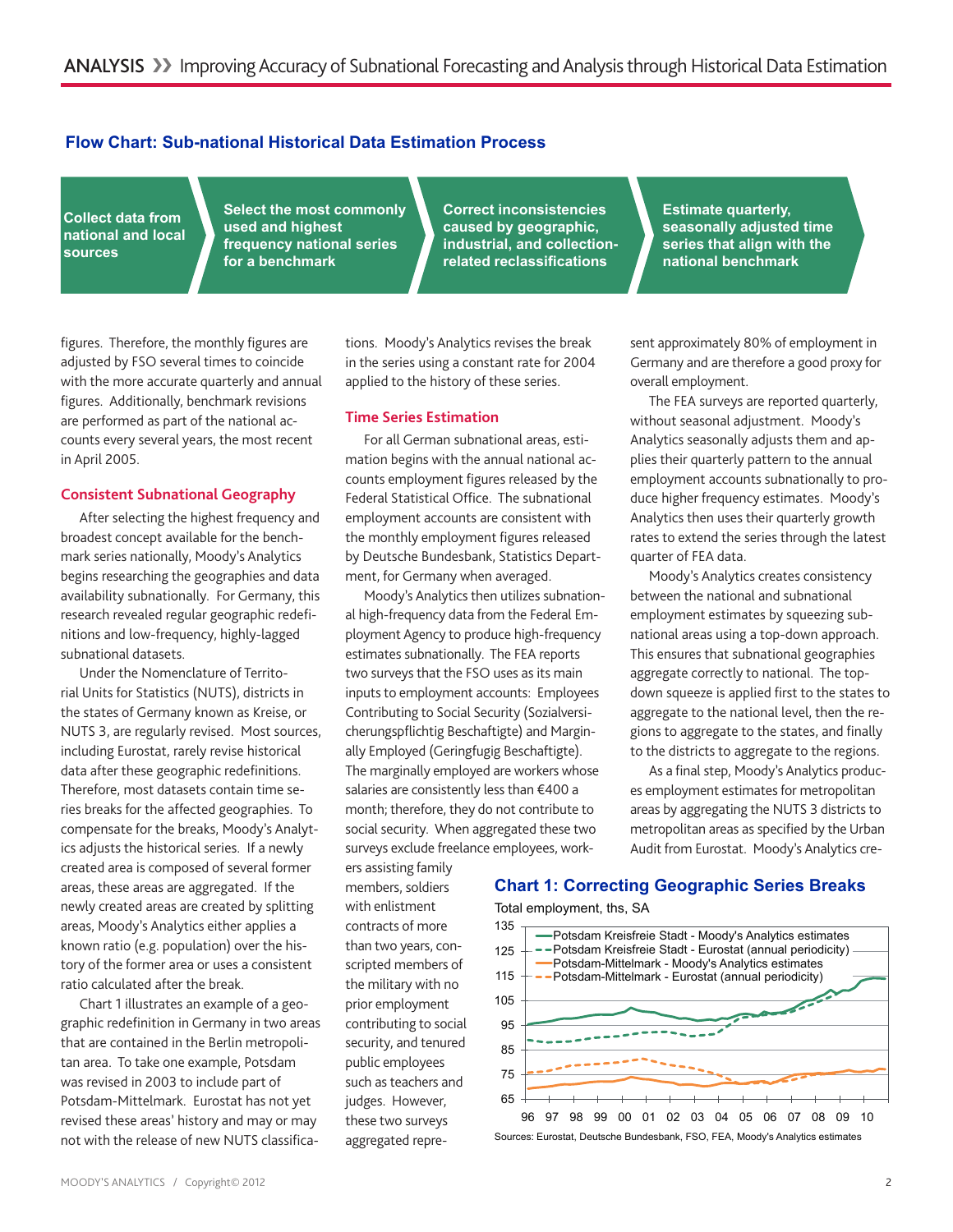### **Chart 2: Capturing Turning Points in Frankfurt**

Total employment,  $2005Q1 = 100$ , SA



## **Chart 4: Capturing Turning Points in Düsseldorf**

98 100 102 104 106 108 05 06 07 08 09 10 11 Düsseldorf - Moody's Analytics estimates Düsseldorf - Eurostat (annual periodicity) -- Germany - Moody's Analytics estimates Total employment,  $2005Q1 = 100$ , SA

Sources: Eurostat, Deutsche Bundesbank, FSO, FEA, Moody's Analytics estimates

full revisions of prior data releases from the original sources.

#### **Improved Analysis and Forecasting**

Cleaning, extending, and increasing the frequency of historical subnational time series benefits those analyzing and modeling local economies in several ways, including:

- » Identifying turning points in local economies sooner with real data
- » Improving forecast accuracy
- » Enhancing economic models with longer time series and quarterly periodicity for economic drivers

In the German employment example, our estimation techniques extend the length of historical time series for NUTS 3 total employment forward by two whole years.1

## **Chart 3: Capturing Turning Points in Stuttgart**



Sources: Eurostat, Deutsche Bundesbank, FSO, FEA, Moody's Analytics estimates

## **Chart 5: Data Are Several Years More Current**

Total employment data, Moody's Analytics vs. Eurostat



Sources: Eurostat, Moody's Analytics estimates

Because of this lag, the Eurostat data miss several turning points in the economies of several key German metropolitan areas such as Frankfurt (see Chart 2), Stuttgart (see Chart 3), and Düsseldorf (see Chart 4), which the Moody's Analytics estimates capture.

The ability of Moody's Analytics historical estimates to capture subnational economic turning points years before Eurostat can be expected not just in Germany, but across Europe2 (see Chart 5). Where coverage overlaps, Moody's Analytics' data are typically one to three years more current than Eurostat's.

The quality of historical data also has profound implications for forecast accuracy. From our experience in forecasting subnational economies, improving the accuracy of historical data can reduce forecast error by

### analyze and forecast cohesive economic units and facilitate comparisons of subnational areas across countries and continents.

ates metropolitan area aggregates globally to

#### **Global Historical Data Challenges**

The challenges faced to produce a high quality subnational historical dataset for Germany are not unique. Moody's Analytics addresses a similar set of challenges with U.S. state and metropolitan areas, synthesizing three separate employment surveys in much the same way to overcome the individual shortcomings of each dataset.

We address these challenges across nearly all of Europe as well. We produce quarterly historical estimates for more than 130 metropolitan areas in Europe, where more than half the countries provide only annual subnational data and almost all contain series breaks because of geographic or industrial classification redefinitions without

<sup>1</sup> The lag in Eurostat data versus Moody's Analytics estimates was measured on January 20, 2012. The lag may vary over time depending on the relative timing between Eurostat and national source reporting.

<sup>2</sup> Lag in Eurostat data versus Moody's Analytics estimates was measured on January 20, 2012.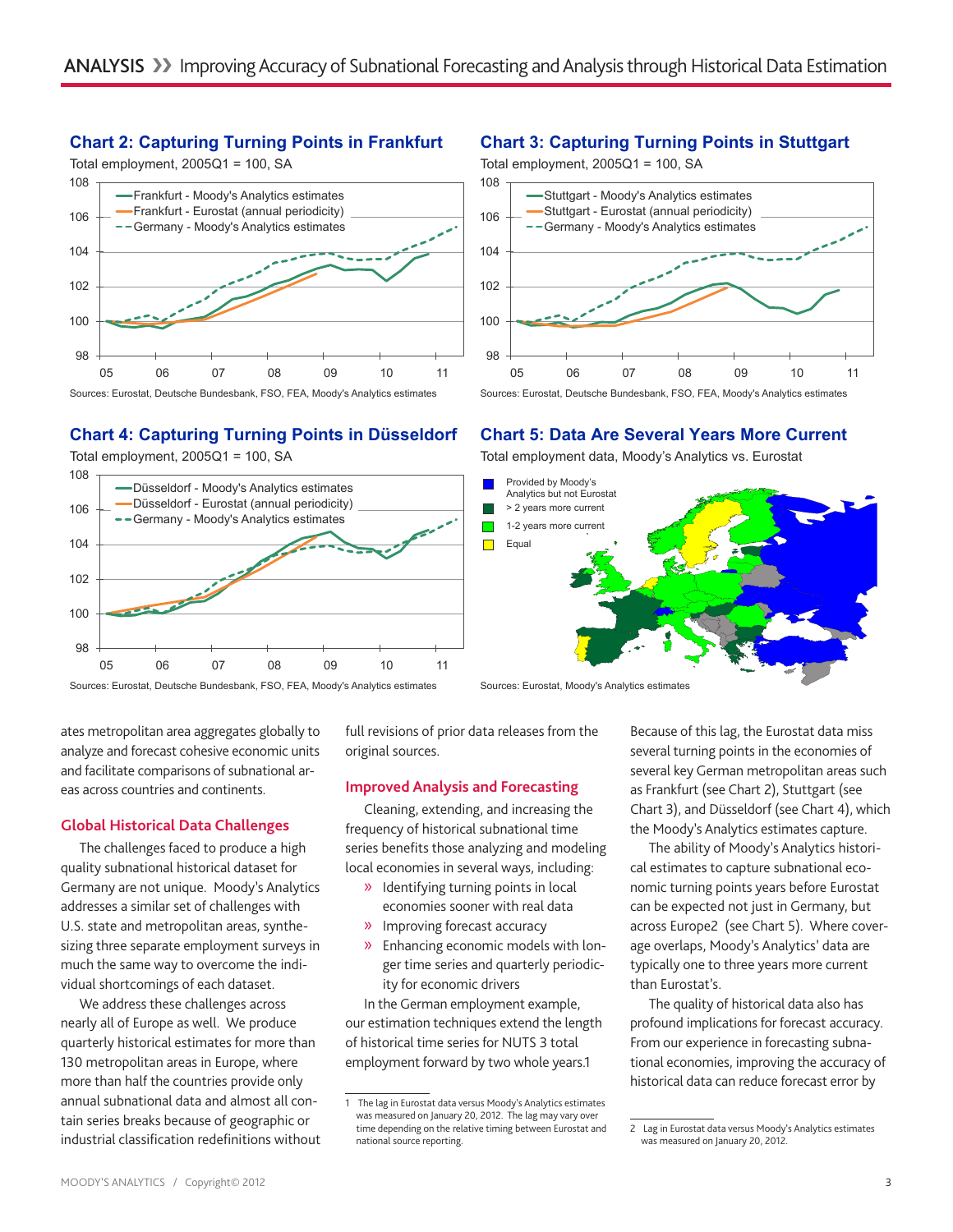50% or more.3 The combined effects of data estimation to extend historical time series, real-time historical data updates, and month-

ly forecast updates ensure that Moody's Analytics subnational forecasts are always based on the most current data possible, reducing forecast error due to historical data.

Finally, through historical estimation, we are also able to build more robust econometric models for metropolitan economies

from a larger and more detailed dataset. The historical time series from which we derive our forecast models are longer going both forward and backward in time to cover more business cycles than otherwise possible, with richer information content provided through quarterly periodicity.

<sup>3</sup> Based on analysis of the effect of benchmark revisions on forecast accuracy for the total employment of U.S. states and metropolitan areas. See Regional Financial Review Regional Forecast Accuracy articles for years 1994-2002.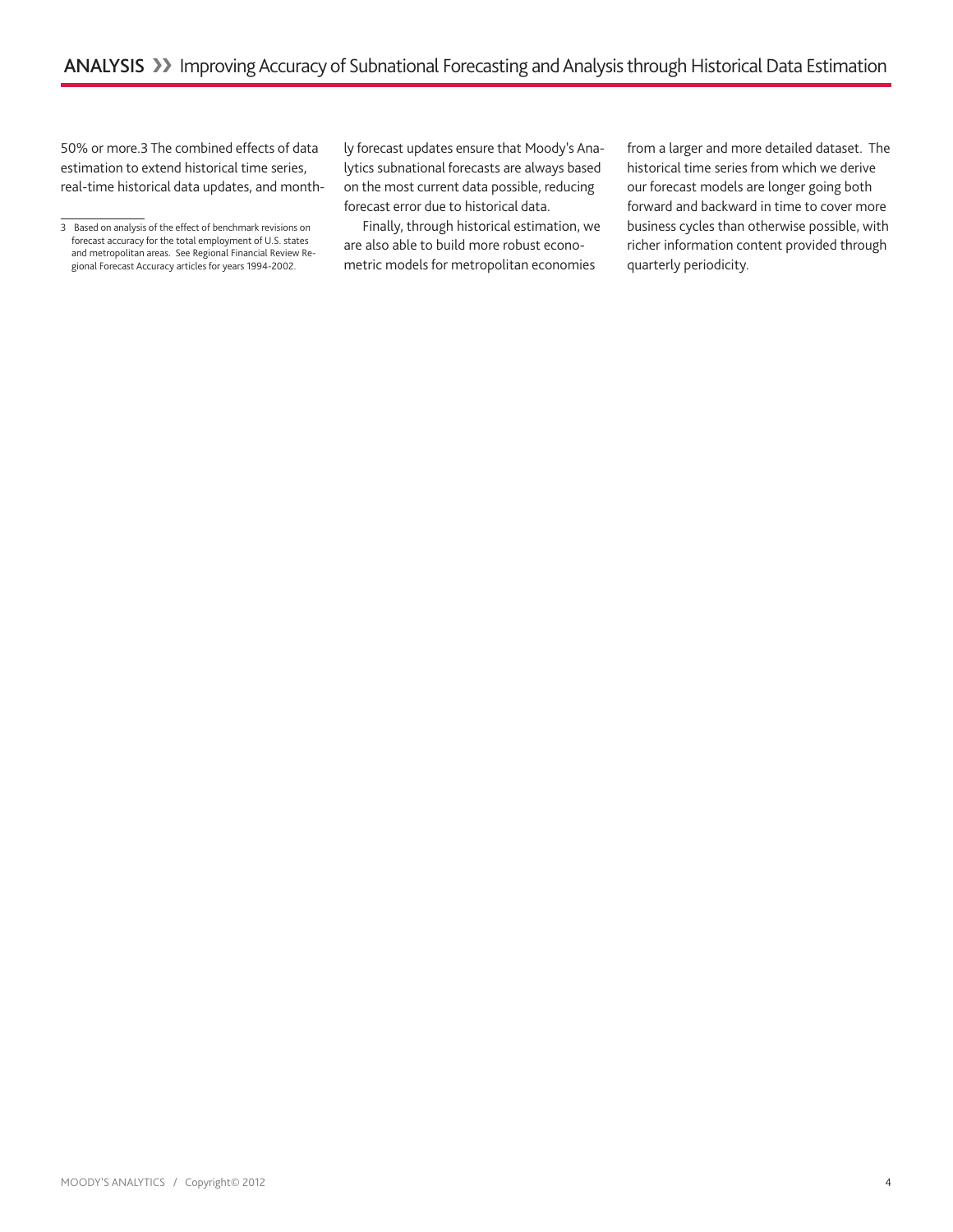# About the Authors

# Megan McGee

Megan McGee is assistant director of Data Services for Moody's Analytics. She is responsible for developing and maintaining the company's estimated data products, including global national and sub-national historical estimates and the U.S. detailed employment, output, and wages datasets. Megan holds a bachelor's degree from Pennsylvania State University.

# Karl Zandi

Karl Zandi is managing director of Data Services for Moody's Analytics. He is responsible for all commercial and technical aspects of the company's data operations, leading a team of more than 20 data specialists located in Prague, Sydney, and West Chester. Karl holds a bachelor's degree from West Chester University.

# Steven G. Cochrane

Steven G. Cochrane is managing director of Moody's Analytics. Steve oversees the U.S. regional forecasting service and directs the research and development activities of the research staff. He oversees the forecasts for all 50 states and developed the Global Cities service. He also edits the Regional Financial Review, the monthly publication that analyzes U.S. macro, regional, industry and international trends. An analyst with Moody's Analytics since 1993, Steve has been featured on Wall Street Radio, the PBS NewsHour, and CNBC. He earned a PhD in regional science at the University of Pennsylvania, a master's degree at the University of Colorado at Denver, and a bachelor's degree at the University of California at Davis.

# More on Global Economies from Moody's Analytics

#### **GLOBAL METRO AREA FORECASTS**

Insights into the current and expected economic conditions of metropolitan areas worldwide. [www.economy.com/](http://www.economy.com/globalmetros)globalmetros

#### Global database

More than 250 million national and subnational historical time series, covering more than 180 countries. [www.economy.com/globaldata](http://www.economy.com/globaldata)

U.S./Canada +1 866.275.3266

EMEA +44 (0) 20.7772.1646 Asia/Pacific +61 2 9270 8111 Other Locations +1 610.235.5299

Email: [help@economy.com](mailto:help%40economy.com?subject=Requesting%20more%20information%20on%20Global%20Metros.)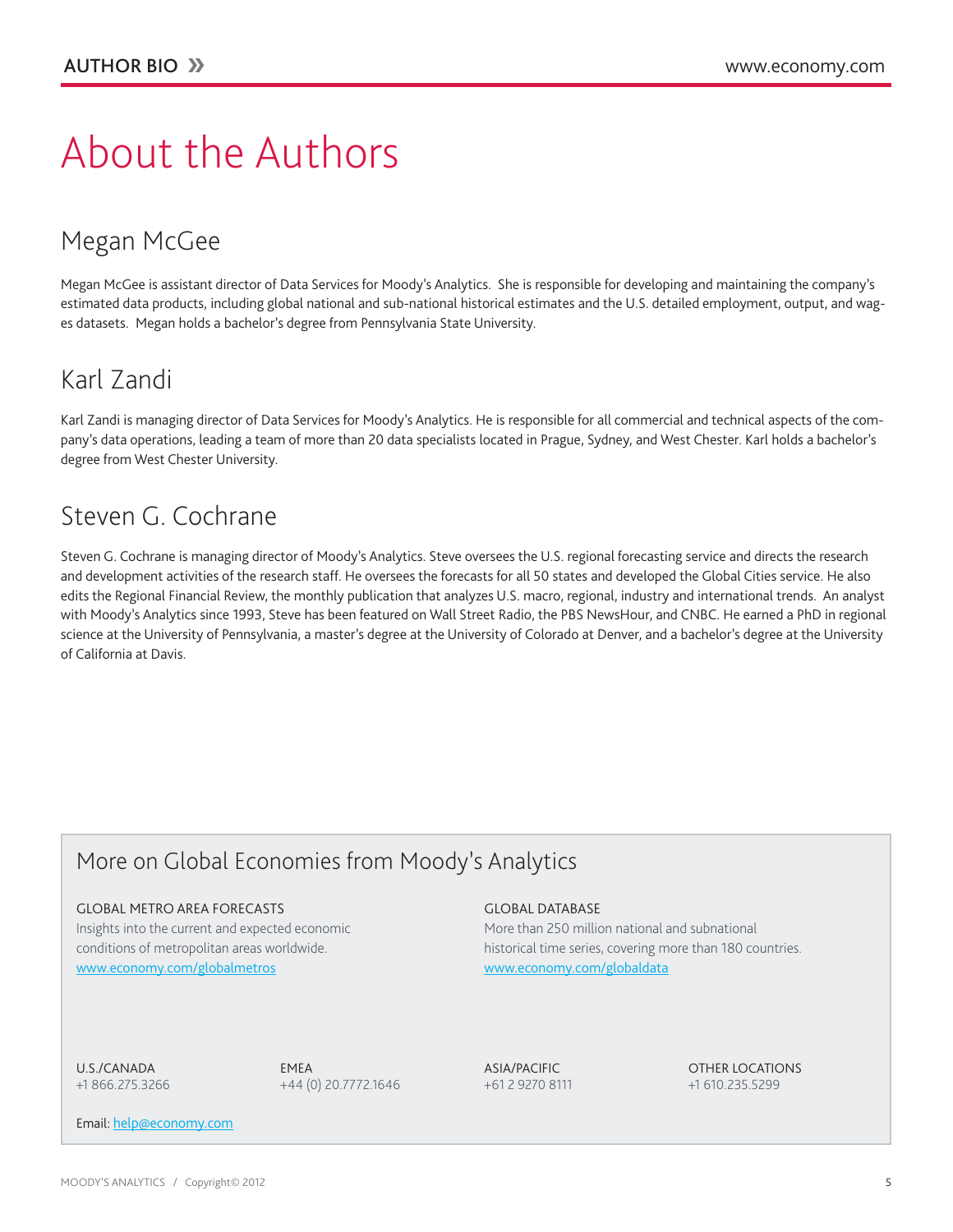# About Moody's Analytics Economic & Consumer Credit Analytics

Moody's Analytics helps capital markets and credit risk management professionals worldwide respond to an evolving marketplace with confidence. Through its team of economists, Moody's Analytics is a leading independent provider of data, analysis, modeling and forecasts on national and regional economies, financial markets, and credit risk.

Moody's Analytics tracks and analyzes trends in consumer credit and spending, output and income, mortgage activity, population, central bank behavior, and prices. Our customized models, concise and timely reports, and one of the largest assembled financial, economic and demographic databases support firms and policymakers in strategic planning, product and sales forecasting, credit risk and sensitivity management, and investment research. Our customers include multinational corporations, governments at all levels, central banks and financial regulators, retailers, mutual funds, financial institutions, utilities, residential and commercial real estate firms, insurance companies, and professional investors.

Our web and print periodicals and special publications cover every U.S. state and metropolitan area; countries throughout Europe, Asia and the Americas; and the world's major cities, plus the U.S. housing market and other industries. From our offices in the U.S., the United Kingdom, and Australia, we provide up-to-the-minute reporting and analysis on the world's major economies.

Moody's Analytics added Economy.com to its portfolio in 2005. Its economics and consumer credit analytics arm is based in West Chester PA, a suburb of Philadelphia, with offices in London and Sydney. More information is available at www.economy.com.

© 2012, Moody's Analytics, Inc. and/or its licensors and affiliates (together, "Moody's"). All rights reserved. ALL INFORMATION CONTAINED HEREIN IS PROTECTED BY COPYRIGHT LAW AND NONE OF SUCH INFORMATION MAY BE COPIED OR OTHERWISE REPRODUCED, REPACKAGED, FURTHER TRANSMITTED, TRANSFERRED, DISSEMINATED, REDISTRIBUTED OR RESOLD, OR STORED FOR SUBSEQUENT USE FOR ANY PURPOSE, IN WHOLE OR IN PART, IN ANY FORM OR MANNER OR BY ANY MEANS WHATSOEVER, BY ANY PERSON WITHOUT MOODY'S PRIOR WRITTEN CONSENT. All information contained herein is obtained by Moody's from sources believed by it to be accurate and reliable. Because of the possibility of human and mechanical error as well as other factors, however, all information contained herein is provided "AS IS" without warranty of any kind. Under no circumstances shall Moody's have any liability to any person or entity for (a) any loss or damage in whole or in part caused by, resulting from, or relating to, any error (negligent or otherwise) or other circumstance or contingency within or outside the control of Moody's or any of its directors, officers, employees or agents in connection with the procurement, collection, compilation, analysis, interpretation, communication, publication or delivery of any such information, or (b) any direct, indirect, special, consequential, compensatory or incidental damages whatsoever (including without limitation, lost profits), even if Moody's is advised in advance of the possibility of such damages, resulting from the use of or inability to use, any such information. The financial reporting, analysis, projections, observations, and other information contained herein are, and must be construed solely as, statements of opinion and not statements of fact or recommendations to purchase, sell, or hold any securities. NO WARRANTY, EXPRESS OR IMPLIED, AS TO THE ACCURACY, TIMELINESS, COMPLETENESS, MERCHANTABILITY OR FITNESS FOR ANY PARTICULAR PURPOSE OF ANY SUCH OPINION OR INFORMATION IS GIVEN OR MADE BY MOODY'S IN ANY FORM OR MANNER WHATSOEVER. Each opinion must be weighed solely as one factor in any investment decision made by or on behalf of any user of the information contained herein, and each such user must accordingly make its own study and evaluation prior to investing.